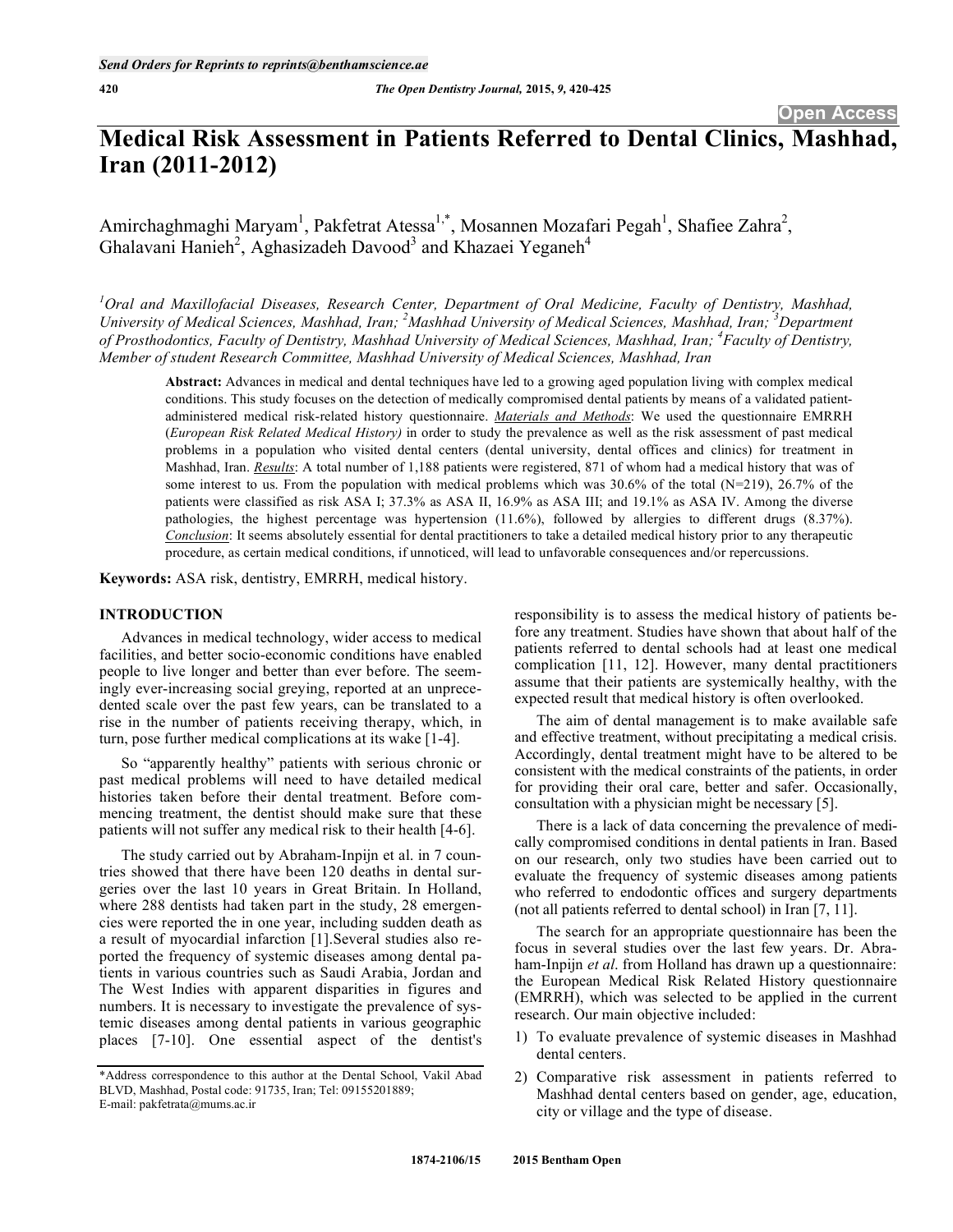# **METHODS AND MATERIALS**

This cross-sectional study was conducted over a span of eight months commencing in Nov 2011.Centres participating in the research include Mashhad dental school, private offices and clinics across the city of Mashhad, the state capital of Khorasan-Razavi province, north-east of Iran. The data were collected through personal interviews conducted by the same dentists who completed the patients' questionnaires.

The study population included 1,188 randomly selected patients, using a systematic sampling procedure from dental centres. Demographic information (age, gender, marital status, etc.) was collected. Meanwhile, the standard *EMMRH* questionnaire focusing on specific medical conditions including respiratory diseases, anemia, diabetes mellitus, hypertension, kidney problems, hepatic diseases, epilepsy, bleeding disorders and cardiovascular diseases was completed prior to treatment [1]. There were 23 main questions, each containing one or more detailed questions. All questions were given an ASA grade from I to IV. When there was a negative reply to the main question, the ASA risk was denoted as I. If the reply was affirmative, the risk would be designated as II, III or IV. The higher the degree of ASA was; the higher the level of risk for each patient was reported.

A positive reply was recorded as an ASA II risk, alerting the dentist to the presence of the disease. Each question was followed by 2 or more sub questions which indicated the increasing severity of the disease proportional to the score given. A positive answer to the first sub question gave rise to the score of ASA III and a subsequent positive reply to a sub question of the same principle question resulted in a score of ASA IV.

However, in this study 5 questions concerning the history of hemophilia, anemia, tobacco use, gastrointestinal diseases, and past blood transfusions were added to the questionnaire. When there were doubts concerning the patients' medical status, they were reexamined with medical consultation suggested if necessary. This study was approved by the ethical committee, Mashhad University of Medical Sciences, Iran.

#### **Statistical Analysis**

The analysis was carried out applying the SPSS software (SPSS for windows, version 11.5, Chicago, IL, USA). The standard median and deviation of age pertaining to the general population and individuals with and without medical histories were recorded. For the group of patients at medical risk, related histories related to each particular disease was taken. Subsequently the percentage of people suffering from these diseases in relation to the general population was calculated. The average age of the population with and without risk-related histories was compared using the Mann-Whitney test. The Pearson  $X^2$  test and t-test were chosen to assess the statistical significance in the prevalence of medical conditions among subgroups ( $P < 0.05$ ).

# **RESULTS**

A total of 1,188 patients were studied (401,391 and 396 patients recruited from the Dental School of Mashhad, private offices, and dental clinics respectively). Their age was ranging from 8 to 92 years (64% females, 36% male). Their mean age was 38.37±14.36. The mean age of patients with medical risk-related histories was  $39.28 \pm 15.65$  whereas patients without risk-related histories was recorded with a mean age of 35.77±13.48, which was statistically significant (p<0.05) by Mann-Whitney test.

However, 97% (n=1,147) of patients were urban dwellers where as the remaining  $3\%$  (n=41) were originally from rural regions. The occupations also varied: housewives (37.54%), students (16.83%), businessmen (14.6%), government employees (12.2%), retired people (5.05%), teachers (3.03%), and unknown (10.69%).

Out of a total of 1,188 patients, 871 patients were reported medically-compromised (73.3%). Following categorization, most systemic diseases were seen to occur in individuals in their 30s and 40s while a few conditions were reported into extreme age brackets: 0-10and 80-90 years of age.

The medically compromised group consisted of 52%  $(n=601)$  female and  $24\%$   $(n=270)$  male. The latter were diagnosed with considerable medical conditions with a statically higher proportion (Fig. **1**).



**Fig. (1).** Frequency of men and women with Medical problem.

In the present study the medical condition with the highest frequency regarded cardiovascular disease (34.1%; n=406), of these patients, 33.9% (n=138) were suffering from hypertension.

The second most frequently medical condition was taking some sort of medication (29%, n=345). At the bottom of the list were hemophilic patients (0%).

As many as 29% of the total population were taking medication, with analgesics appearing on top of the list  $(46.7\%; n=161)$ , followed by drugs for hypertension  $(29.2\%;$  $n= 101$ ).

Gastrointestinal disturbance came third in the ranking (18.01%; n=214) after cardiovascular diseases and taking drugs in dental clinics and private dental offices, while the same rank was taken by anemia in Dental University Clinic.

The latter condition comprised a total of 17.1% of the study population whereas diabetes made up a mere 5.63%, 83.58% of whom were insulin dependent (ASA II) whereas as many as 16.41% were not under sufficient control (ASAIII). Fig. (**2**) shows periodontitis and dental caries in diabetic patient referred to our dental clinic (Fig. **2**).

From the patient with allergy,  $1.2\%$  (n=14) needed to be hospitalized or take medication. Of these,  $0.2\%$ (n=2) suffered a complication following prescriptions by the dentist.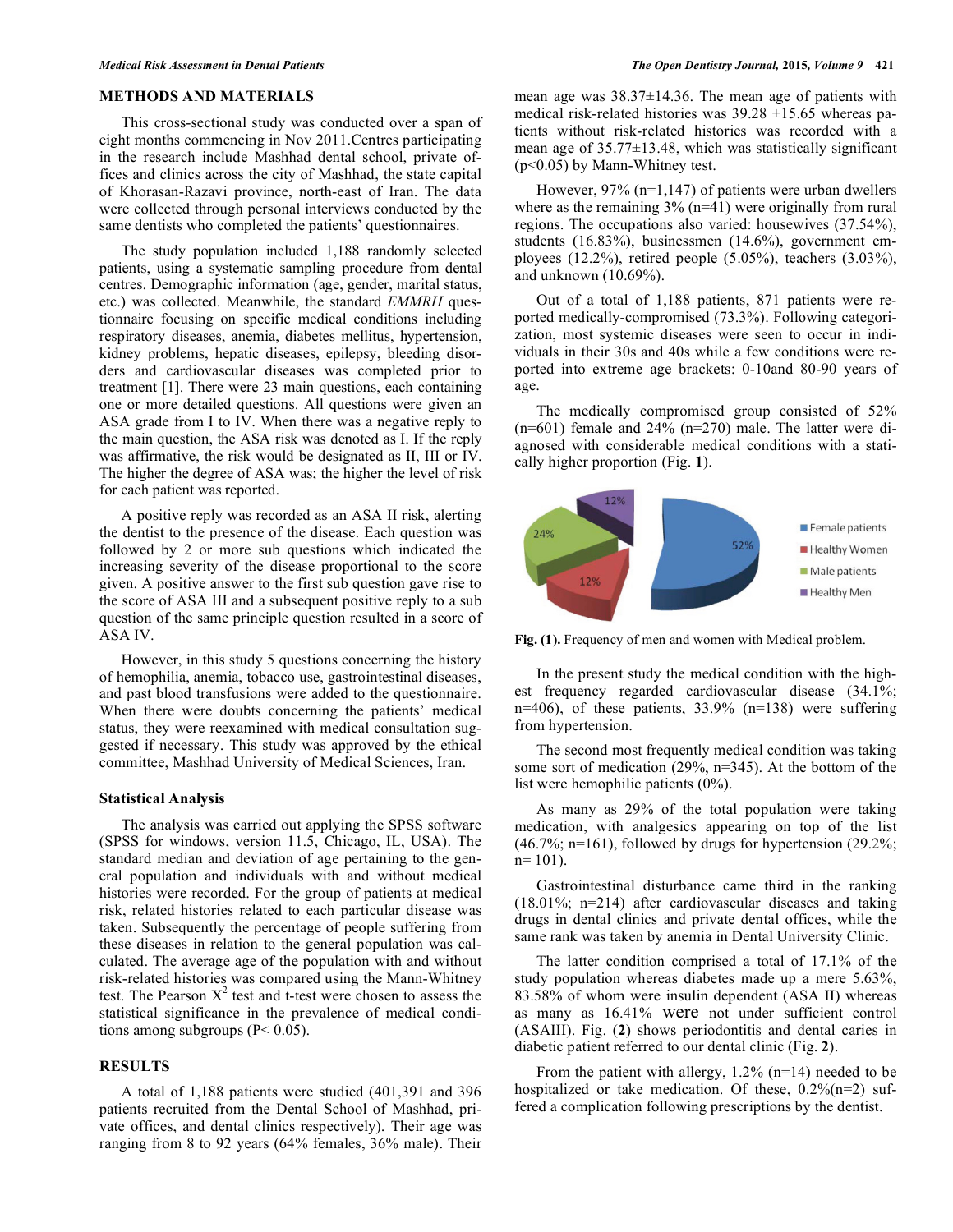

Fig. (2). periodontitis and dental caries in diabetic patient.

Data also indicated that frequencies differed in other special conditions: bleeding dyscrasias 4.6%(n=55), respiratory problems 4.5% (n=54), thyroid diseases 4.5% ( n=54 ),renal pathologies 3.8%(n=45 ), cancer and leukemia 0.75%( n=9 ) (Table **1**). Fig. (**3**) shows peritoneal dialysis in patient referred to Dental clinic (Fig. **3**).

|  | Table 1. | Frequency of medical condition. |
|--|----------|---------------------------------|
|--|----------|---------------------------------|

| Percentage (%) | Frequency    | <b>Medical condition</b>           |  |  |  |  |  |  |
|----------------|--------------|------------------------------------|--|--|--|--|--|--|
| 29             | 345          | Taking drug                        |  |  |  |  |  |  |
| 18             | 214          | Gastrointestinal disorders         |  |  |  |  |  |  |
| 17.1           | 203          | Anemia                             |  |  |  |  |  |  |
| 12             | 142          | antibiotic prophylaxis             |  |  |  |  |  |  |
| 11.6           | 138          | Hypertension                       |  |  |  |  |  |  |
| 9.5            | 113          | chest pain                         |  |  |  |  |  |  |
| 9.2            | 109          | Heart palpitation without exterior |  |  |  |  |  |  |
| 2.2            | 26           | Heart attack                       |  |  |  |  |  |  |
| 1.2            | 14           | Heart murmur                       |  |  |  |  |  |  |
| 7.7            | 91           | Tobacco use                        |  |  |  |  |  |  |
| 6.9            | 82           | History of allergy                 |  |  |  |  |  |  |
| 6              | 71           | Received blood products            |  |  |  |  |  |  |
| 5.6            | 67           | <b>Diabetes</b>                    |  |  |  |  |  |  |
| 5.6            | 67           | Bleeding                           |  |  |  |  |  |  |
| 4.6            | 55           | Pulmonary disease                  |  |  |  |  |  |  |
| 4.5            | 54           | Thyroid                            |  |  |  |  |  |  |
| 3.8            | 45           | Renal disease                      |  |  |  |  |  |  |
| 3.4            | 40           | asthma                             |  |  |  |  |  |  |
| 2.3            | 28           | Liver diseases                     |  |  |  |  |  |  |
| 0.75           | 9            | Cancer-leukemia                    |  |  |  |  |  |  |
| 0.5            | 6            | Heart failure                      |  |  |  |  |  |  |
| $\mathbf{0}$   | $\mathbf{0}$ | hemophilia                         |  |  |  |  |  |  |



**Fig. (3).** Peritoneal dialysis.

Risk analysis based on ASA classification showed that out of a total of 1,188 patients, 26.71% (n=317) were within the ASA I group (they had no medical risk-related history of any importance); 37.3% (n=443) were classified in group II; 16.9% (n=201) group were placed in class III, and 19.1% were considered as (n=227) group IV.

The maximum prevalence of ASAII, ASAIII and ASAIV pertained to drug usage, chest pain, heart palpitation without exertion and chest pain respectively (Table **2**).

# **DISCUSSION**

All patients who attended this study were evaluated during one academic year from Nov 2011 to Jul 2012 for a 32 week period in Mashhad dental centres. The population selected for the research almost represented the types of patients visiting dental centres for treatment. These results can be considered as valid when applied to the general population.

As can be seen, significant systemic diseases are detected with a greater prevalence, which have to be taken into account when dental treatment is required. As there could be found no precedence for the current research nationwide, comparison was drawn with similar findings at the international level. In this study, systemic diseases were detected in 73.7% of the total population, most of which occurring between third and fourth decades of life. In this study the average age of population was 38.37 years. The average age of medically compromised patients was 39.28±15.65 years whereas the average age of patients without systemic disease was 35.77±13.48 years. In Chandler's study, the average age of medically compromised patients was 36.7 while Mesgarzadeh and Parrirokh reported an average age of 48 and 33.8 years in the aforementioned groups respectively. It seems that there was no prominent difference between patients' ages in different studies [4, 7, 11].

The latest prevalence of systemic diseases and/or drug therapy was recorded for in their 80s.There seems to be a higher propensity for dental visits among the young population afflicted with medical conditions. In contrast, medical complications may have barred the older patients from seeking dental consultation and/or treatment. Only those favoring better physical health and/or transport were able to attend dental centres for consultation.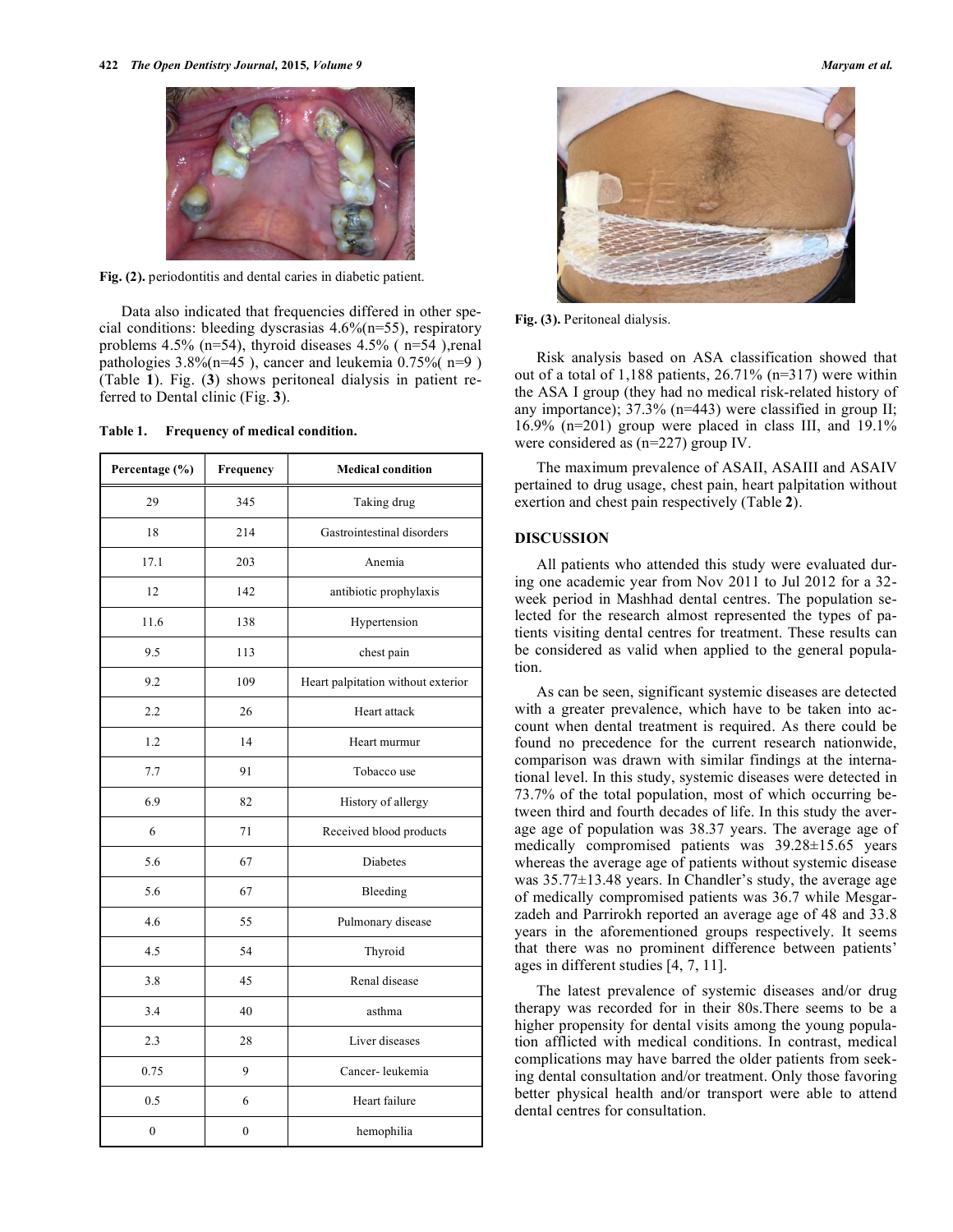| Medical<br>problems | <b>Diabetes</b>    | <b>Thyroid</b><br>disease                                                                  | kidney<br>disease          |                                                        | liver<br>disease         |                            | Cancer<br>leukemia           |  | hyperventi-<br>lation    |  | Faint                                          |  | Drug medi-<br>cation | prophylaxis                | pregnancy    |
|---------------------|--------------------|--------------------------------------------------------------------------------------------|----------------------------|--------------------------------------------------------|--------------------------|----------------------------|------------------------------|--|--------------------------|--|------------------------------------------------|--|----------------------|----------------------------|--------------|
| <b>ASAI</b>         |                    | 1121 (94.4%) 1134 (95.5%) 1143 (96.2%) 1160 (97.6%) 1179 (99.2%) 1177 (99.1%) 1166 (98.1%) |                            |                                                        |                          |                            |                              |  |                          |  |                                                |  | 879 (74%)            | 1046 (88%)                 | 1166 (98.1%) |
| <b>ASAII</b>        | 56 (4.7%)          | $9(0.8\%)$                                                                                 | $30(2.5\%)$                |                                                        | $28(2.4\%)$              |                            | $5(0.4\%)$                   |  | $11(0.9\%)$              |  | $22(1.9\%)$                                    |  | 345 (26%)            | 142 (12%)                  | $22(1.9\%)$  |
| <b>ASAIII</b>       | $11(0.9\%)$        | $37(3.1\%)$                                                                                | $11(0.9\%)$                |                                                        | $\overline{\phantom{0}}$ |                            | $2(0.2\%)$                   |  | $\overline{\phantom{a}}$ |  | $\overline{a}$                                 |  |                      |                            | -            |
| <b>ASAIV</b>        |                    | $8(0.7\%)$                                                                                 | $4(0.3\%)$                 |                                                        | ÷,                       | $2(0.2\%)$                 |                              |  |                          |  |                                                |  |                      |                            |              |
|                     |                    |                                                                                            |                            |                                                        |                          |                            |                              |  |                          |  |                                                |  |                      |                            |              |
| Medical<br>problems | Chest pain<br>n(%) | Herat<br>attack<br>$n$ (%)                                                                 | Herat<br>murmur<br>$n$ (%) | Herat<br>palpitation<br>without<br>exterior<br>$n$ (%) |                          | Herat<br>arrest<br>$n$ (%) | Hyperten-<br>sion<br>$n$ (%) |  | Bleeding<br>n(%)         |  | <b>Epilepsy</b><br>$n\left(\frac{0}{0}\right)$ |  | Asthma<br>$n$ (%)    | Lung<br>disease<br>$n$ (%) | Allergy      |
| <b>ASAI</b>         | 1075(90.5)         | 1162(97.8)                                                                                 | 1174(98.8)                 | 1079 (90.8)                                            |                          | 1182 (99.5)                | 1050(88.4)                   |  | 1121(94.4)               |  | 1162(97.8)                                     |  | 1148 (96.6)          | 1133 (95.4)                | 1106 (193)   |
| <b>ASAII</b>        | 30(2.5)            | 5(0.4)                                                                                     | 8(0.7)                     | 44(3.7)                                                |                          | 1(0.1)                     | 138 (11.6)                   |  | 16(1.3)                  |  | 21(1.8)                                        |  | 7(0.6)               | 21(1.8)                    | 66(5.6)      |
| <b>ASAIII</b>       | 42(3.5)            | 12(1)                                                                                      | 1(0.1)                     | 24(2)                                                  |                          | 4(0.3)                     | $\overline{\phantom{a}}$     |  | 14(1.2)                  |  | $\overline{\phantom{a}}$                       |  | 25(2.1)              | 8(0.7)                     | 14(1.2)      |
| <b>ASAIV</b>        | 41 $(3.5)$         | 9(0.8)                                                                                     | 5(0.4)                     | 41 $(3.5)$                                             |                          | 1(0.1)                     | $\overline{\phantom{a}}$     |  | 36(3)                    |  | 5(0.4)                                         |  | 8(0.7)               | 26(2.2)                    | 2(0.2)       |

**Table 2. Medical problems measured by the MRRH and their ASA risk scores.** 

Gender predisposition ratio was 1.9 to 1 in this research (table), akin to Delavarian's [6] findings which included 38.2% male and 61.8% female, exceeding chandler's [4], reporting 40% and 60% for the same order of sexes and 46.1% men and 52.3% women in Smeet study (2). Radfar also came up with a ratio of 2 to 1 whereas Danuti reported 5 to1 [13,14]. This indication on the part of female population can be attributed to their greater health consciousness, from both oral and physical perspectives.

In our study, women comprised 69% of those diagnosed as "medically compromised", as opposed to men with will below half this figure (31%).

The most common conditions included cardiovascular diseases, drug therapy, GI diseases and anemia, whereas Smeets' most prevalent list included allergy (8.7%), heart diseases (6.8%) hypertension (4.4%) and respiratory diseases (3.2%), indicating that COPD and allergy were rising along with aging [2].

Allergy was the most prevalent in Suomi, Saengsirinavin and Dhanuti findings (8.3%). This condition came second following hypertension in Chandler's list [4, 14-16].

Al-Bayaty, Aggrawal reported hypertension and diabetes as common diseases [10, 17]. Similar to our study, heart diseases were the most common condition in Belgium, Canada and Germany. By way of illustration, cardiac diseases (13%) were the most frequent in the former nation followed by hypertension (9%) and endocrine diseases (8%). These conditions were also the most frequent in Germany (25%), followed by drug- related allergies (23%), anemia (12%) and neurological diseases (9%) [18, 19].

Heart diseases were found in 34.1%, 14.9% and 15.6% of patients in the current study, chandlers' and Simmons' research respectively [4, 20-22]. This is while Glick from the Diagnostic Science Centre in New Jersey Dental School reported a mere 10% of prevalence for this morbid as well as fatal condition in USA [23].

Heart disease and hypertension were shown to have been closely interconnected (ASAII) as the latter was diagnosed in 34.9% and 13.8% of those with hypertension in our and chandler's study respectively [4].

Hypertension and cardiac disease were the most common medical problem encountered by Mesgarzadeh and Parrirok in order [7, 11]. Given the somewhat similar prevalence of certain conditions namely cardiovascular, the pertinent management requires adequate knowledge and confidence on the part of the dentist.

The other factor to be taken into account is the large number of patients (n=345), which comprised nearly 26% of the total population who are on some kind of medication. This is the consequence of the high level of medical background. It is known that all drugs have secondary effects, often interfering with dental treatment.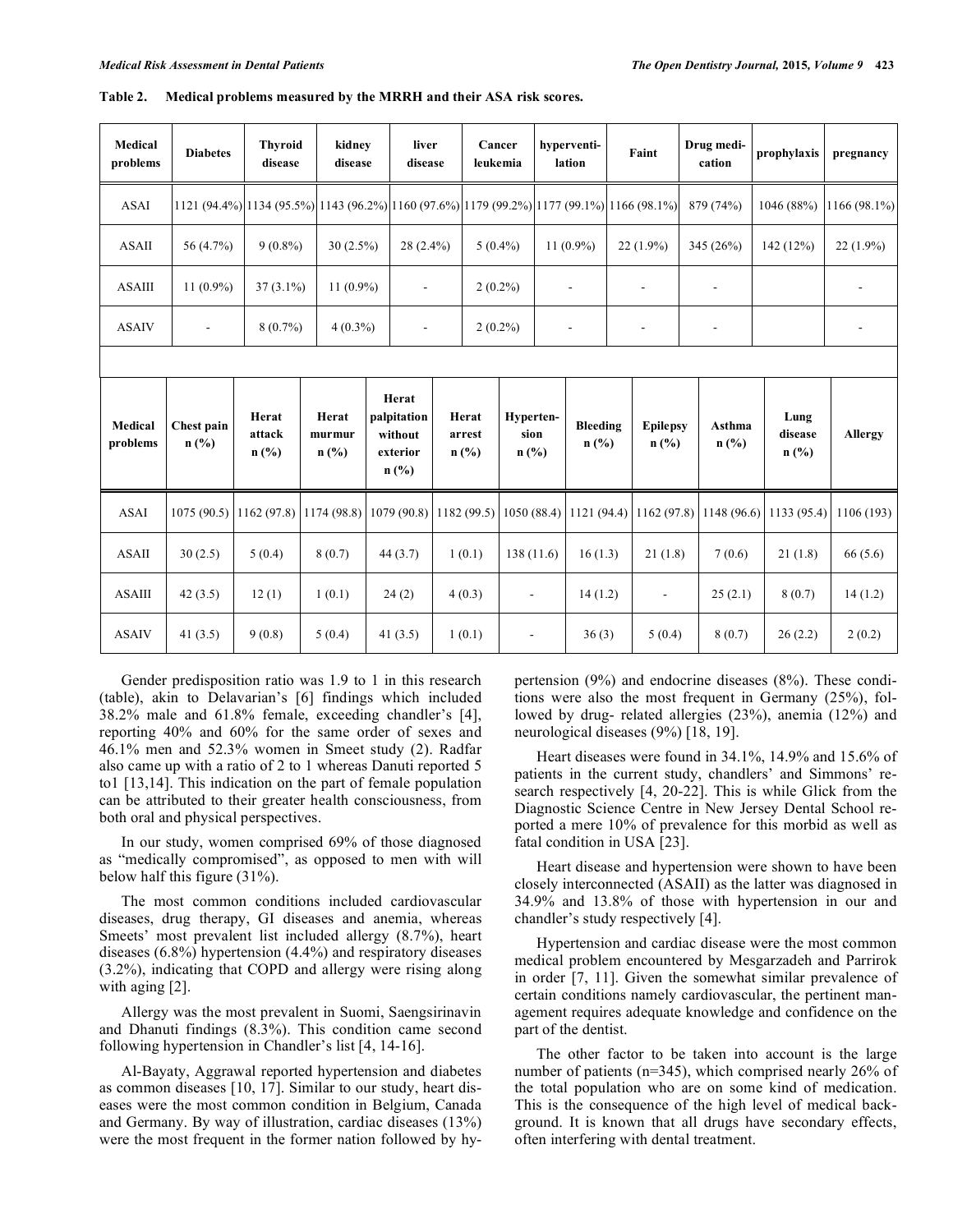In Chandler study, 24.1% of subjects took drugs [4], Similar to our findings which reported a high prevalence of drug prescription usage. The most common medication reported by our patients in this study was analgesics (13.65%), followed by 8.50% of patients who were taking medications for hypertension. Similarly, Afolabi also came up with this group of drugs as the most commonly used [24]. In Chandler study anti-hypertension drugs and corticosteroids were the commonest whereas Radfar identified ant-histamines as the most prevalent [4, 13]. The result of our study indicated that many patients were taking a variety of medications. The simultaneous use of variety of medications requires health care providers to be familiar with drugs and their interactions.

Respiratory diseases hovered around 8% of our population study while Chandler study claimed that 3.77% of this patients suffered from the conditions. This disease was as common as 3.14% and 3.47% in Japan Dental School and CDC study. In comparison ours were highest among other finding, urging special attention in this respect [4, 25, 26].

In the United States 2-4% of the population is diabetic. The prevalence of diabetes is 6 times higher than 40 years ago [27]. Our research has shown that 5.6% of the total population was diabetic; 4.7% used insulin products and 0.9% was non-controlled diabetes. In the United States 90- 95% of diabetics have type II diabetes [28]. The incidence of type I diabetes has increased greatly in children and teenagers in last few years .The proportional distribution of type II diabetes rises from 8 cases per 100,000 at age 15, to 163 cases per 100,000 at age 65. This increase shows the effect of age on this disease [26].

There are very few reliable studies that show the prevalence by thyroid diseases. Studies carried out in Great Britain revealed 25-30 cases of hyperthyroidism per 10,000 women, and this disease is 10 times more frequent in women [29]. In our study, 0.7% of population study suffered from hyperthyroidism (ASAIV).

In Great Britain there are 3 cases per 1,000 women per year of hypothyroidism. It is estimated that there are 14 cases per 1,000 women and 1 per 1,000 men [29]. In our study 0.9% of the total population suffered from hypothyroidism (ASAIII). In the United States hypothyroidism was 5-6 times more frequent than hyperthyroidism [29], making statistics comparable with other studies.

As for the allergy-related conditions, a percentage of 6.9 of the total population study were reported with allergy, 17.1% of whom requiring hospitalization, whereas 2.4% experienced some kind of allergic reaction while receiving dental treatment. These figures were comparable to Chandler's reporting 8.37%, 1.5% and 3.6% for the mention conditions respectively. Despite the less prevalent nature of such conditions, the related risk valuation (ASAIII) gives rise to the importance of consideration in history taking. Allergy can cause multiform erythema, skin rashes, exanthemas and anaphylactic shock. Although patients with allergic problems are rare, but considering to risk evaluation (ASAIII), the importance of allergic background in taking history emphasized.

Having been based assessed as for as the prevalence of their conditions, the patients were subsequently classified

based on the findings from their medical history. This riskrelated classification allowed the dentist to identify patients who can be treated with no risk at all while receiving treatments, as well as those whose treatment encompasses a greater degree of risk, however minimal. Similar studies using the same type of questionnaire have been carried out in other countries, where it was also shown that many patients had medical risk-related histories. For example, a study carried out in Holland with 29,424 patients having undergone dental surgery showed that 78% had an ASA risk I (with no medical risk histories); 12.7% ASA II; 5.7% ASA risk III and 3.5% ASA risk IV [2].

The highest and lowest prevalence deleted in our study went for ASAII (37.3%) and ASAIII (16.9%) respectively. was the least common ASA grade in our study. A comparison was drawn by Abraham-Inpijn as for the prevalence of ASA degrees in 10 European countries in 1998 and 2008. They found that ASAI prevalence decreased from 78% to 57%, implying that the percentage of medically compromised patients had increased [1]. The prevalence of various medical conditions affecting patients who had referred for dental treatment was also investigated by Abraham-Injipin based on European Medical Risk Related History [19, 25]. Another in Belgium involving a total number of 248 patients reported 57% of the subjects without any risk-related medical history (ASAI), whereas ASAI, II, IV affected 25%, 11% and 7% in order [19, 25]. By comparison, the record percentages pertaining to ASAII, III and IV classes belonged to those receiving drug therapies, patients with chest pain and cases of heart palpitation without exertion respectively. This is indicative of the fact that high-risk heart conditions are among the most common, thus meriting particular attention when taking medical history prior to treatment.

Given the high prevalence of the medical conditions in those referring for dental treatment, it seems of paramount importance for the dentist to take a through and precise medical history, preferably through a questionnaire which enables the practitioner to classify the patient instantaneously. Possible complications can thus be avoided.

#### **CONCLUSION**

The main conclusion of our study is a need for taking a complete clinical history of all patients, so avoiding any possible treatment that could put the patient's health or even his life, at risk. One of the types of clinical questionnaire that can be used is the EMRRH, due to its far-reaching and thorough questions. It is hoped that it will prove to be an invaluable tool for use in the dental practice. Dental schools may have to expand to include subjects such as the management of medically-compromised patients, pharmacology, and medical emergencies. Continuing education courses should emphasize these subjects as well. In dentistry, the curriculum may require modification toward a more medically-oriented dental education. Dental educators should reassess their materials and methods of education to ensure that dental practitioners are sufficiently equipped for meeting the population's requirements for dental care medical needs. Knowing about systemic diseases and medications will help dental practitioners to be aware of life-threatening situations that may occur during dental treatment.